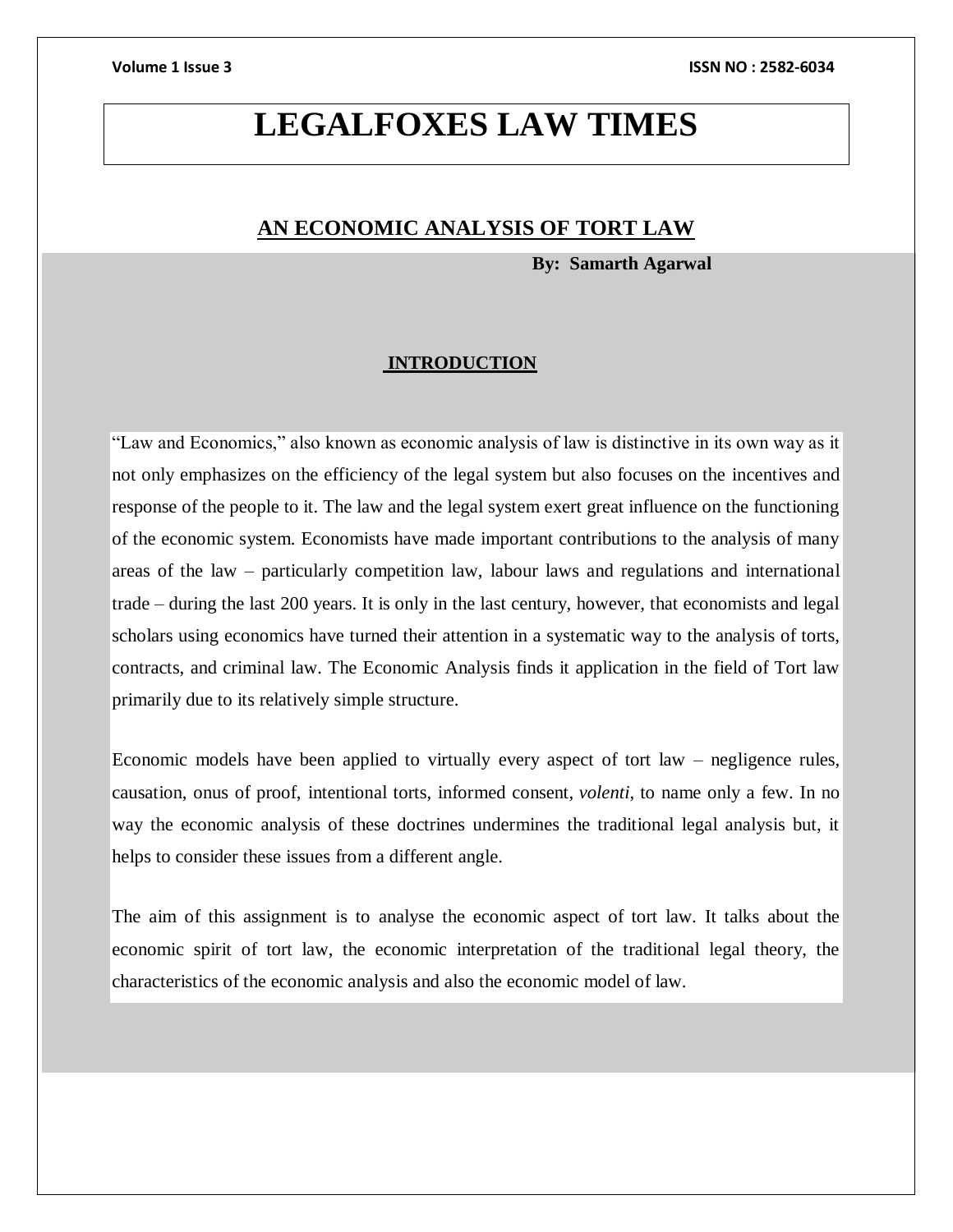### **ECONOMIC SPIRIT OF TORT LAW**

Coase Theorem, a legal and economic theory developed by [economist](https://www.investopedia.com/terms/e/economist.asp) [Ronald Coase,](https://www.investopedia.com/terms/r/ronald-h-coase.asp) affirms that where there are complete competitive markets with no transactions costs, an efficient set of inputs and outputs to and from production-optimal distribution will be selected, regardless of how [property rights](https://www.investopedia.com/terms/p/property_rights.asp) are divided.<sup>1</sup> Thus, as per the theorem, all the obstacles to bargaining are termed as transaction costs. This theorem very well defines tort law in the economic sense. Tort law in its economic spirit concerns relationships among people for whom the transaction costs are relatively high. Economists refer to harms that are outside the scope of private agreements between two parties as externalities and also suggest that the economic purpose of tort liability is to induce injurers and victims to internalize the costs of harm that occurs from failing to take reasonable care.<sup>2</sup> The question that arises is how does Tort Law internalize cost. The answer to it is that Tort law internalizes cost by making the injurer compensate the victim. Thus, the economic essence of tort law is its use of liability to internalize externalities created by high transaction costs. Tort liability is only one of the policy instruments available to internalize externalities created by high transaction costs. There exist other policy instruments like criminal statutes, safety regulations, and tax incentives.

# **DEVELOPING AN ECONOMIC ACCOUNT OF THE TRADITIONAL THEORY OF TORT LIABILITY**

### "OUR MISSION YOUR SUCCESS"

As per the traditional theory of Tort Liability, there are three elements that need to be satisfied for recovery by the plaintiff<sup>3</sup>:-

1.) The plaintiff must have suffered harm

2.) The defendant's act or failure to act must cause the harm

<sup>&</sup>lt;sup>1</sup> Jim Chappelow, Coase Theorem, INVESTOPEDIA (May 15, 2019) [https://www.investopedia.com/terms/c/coase](https://www.investopedia.com/terms/c/coase-theorem.asp)[theorem.asp.](https://www.investopedia.com/terms/c/coase-theorem.asp)

<sup>&</sup>lt;sup>2</sup> Cooter, Robert and Ulen, Thomas, "Law and Economics, 6<sup>th</sup> edition" (2016). Berkeley Law Books, Book 2. (Pg-189-199).

<sup>&</sup>lt;sup>3</sup>Ratanlal & Dhirajlal, *The Law of Torts*, 24<sup>th</sup> Edn-2004, Wadhwa, Nagpur.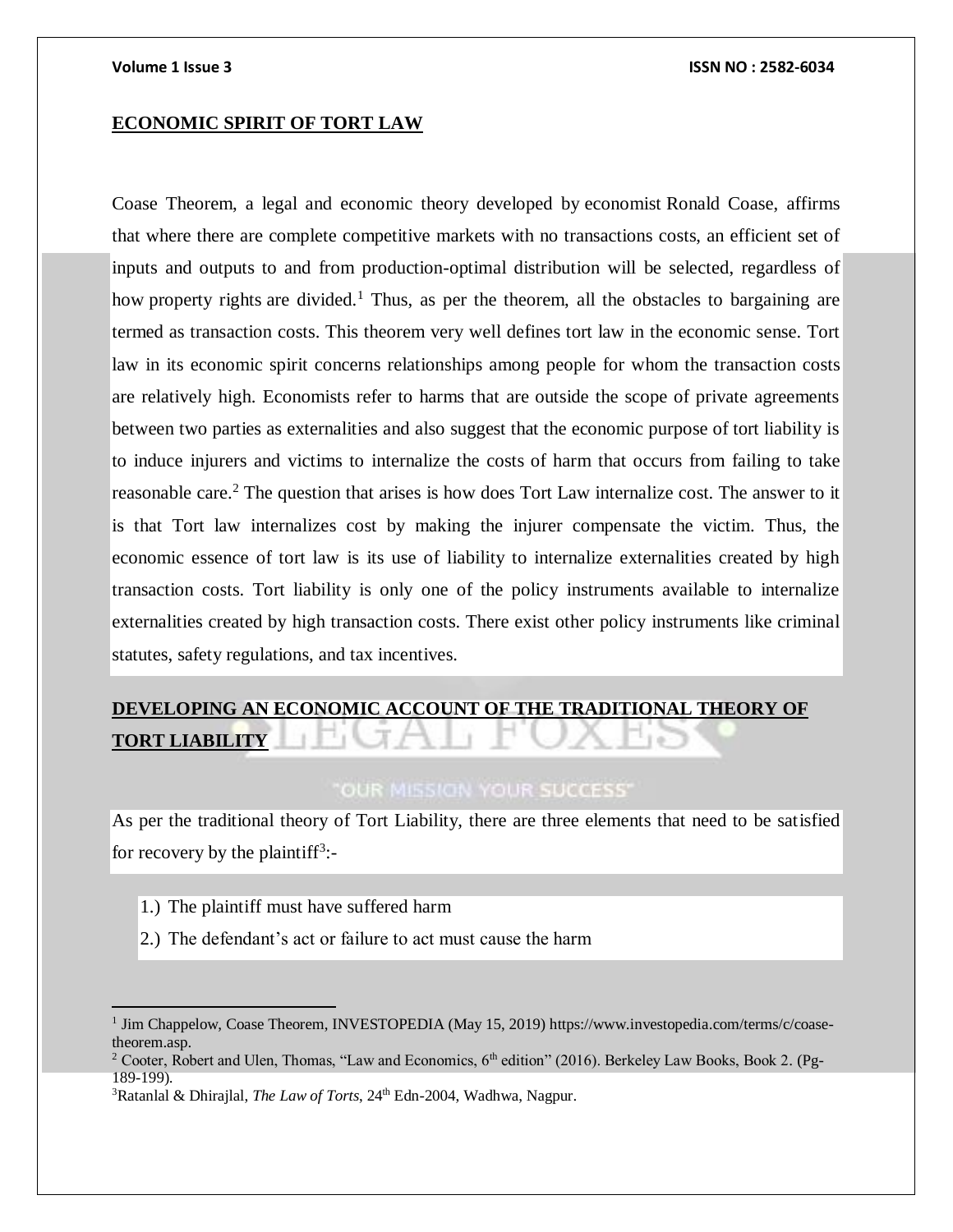3.) The defendant's act or failure to act must constitute the breach of a duty owed to the plaintiff by the defendant.

We will understand each element and try to develop an economic account of it.

1.) Harm- It is the first element that needs to be satisfied. A suit in tort shall not exist in absence of harm to the plaintiff. Harm refers to the violation of legal right of an individual and may or may not include the physical harm or damage. Example: In a car accident between A and B caused due to the negligence of B, it is important for A to show that he/she has suffered harm.

The economic interpretation of Harm indicates a downward shift in the victim's utility or profit function.<sup>4</sup> Let us discuss the example considered above. A's utility function in the Figure 1 is defined over two goods- health (represented along x-axis) and wealth (represented along y-axis). Indifference curves in the figure u0 and u1, depicts all the combinations of health and wealth that give A the same level of satisfaction. Higher indifference curve indicates higher level of satisfaction. Thus, any combination of health and wealth that lies above u0 is more desirable to A than any combination that lies on or below u0. Now as B injures A, A's health falls from H0 to H1 and his wealth falls from W0 to W1. A has been harmed due to which the satisfaction that he gets declines from  $u_0$ to u1 by B. Perfect compensation requires B to restore A's satisfaction to level u0. Thus, here as the harm was caused to A by B, there has been a downward shift in the victim's utility or profit function. This is the economic interpretation of Harm.

FIGURE 1- Showing harm as a displacement from a higher to a lower indifference curve and the measures of compensation,

<sup>4</sup>*Supra* note 2.

 $\overline{a}$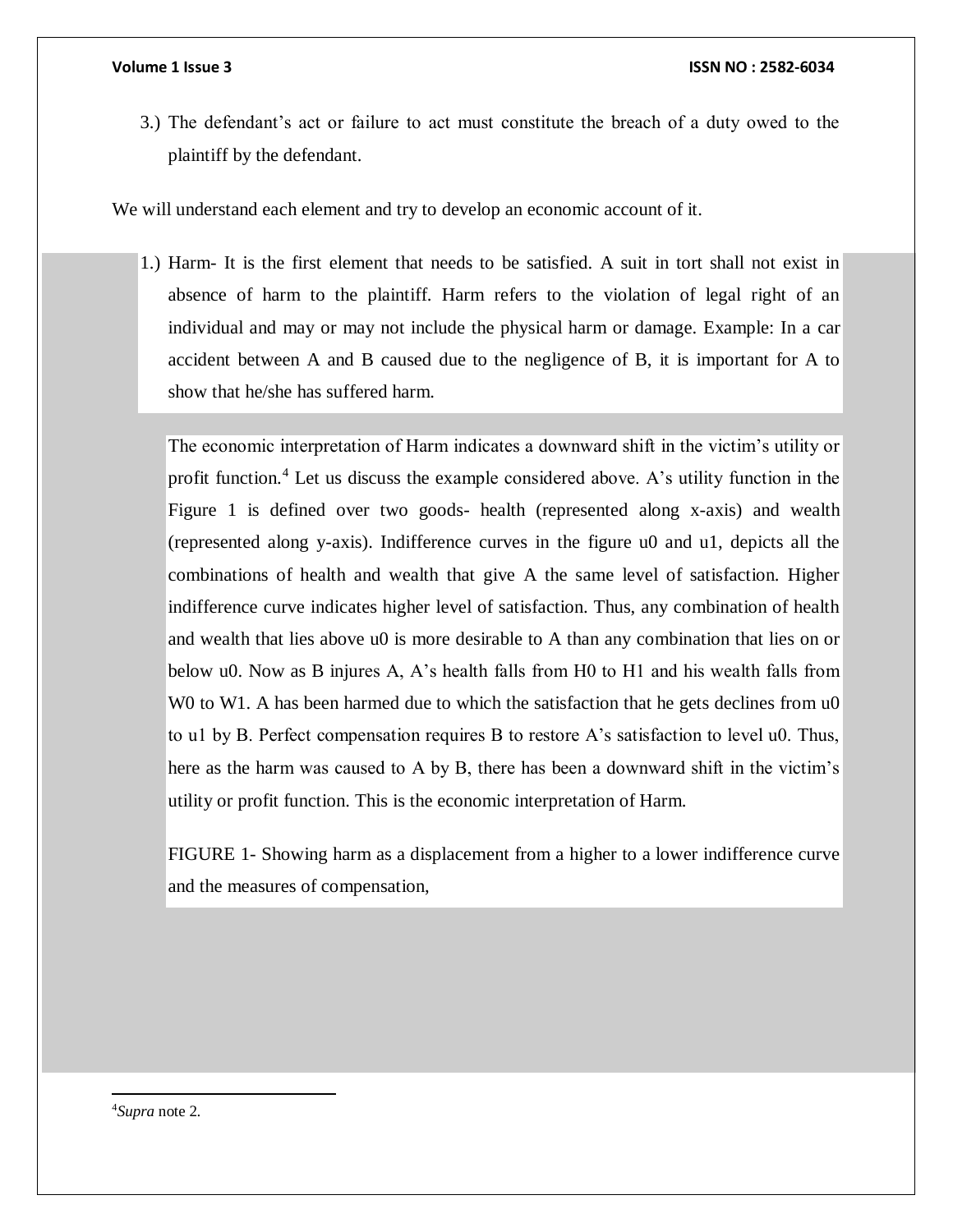

Traditionally there were only a few harms for which a victim could receive compensation under the tort law and the courts were reluctant to compensate for intangible losses or those difficult to measure, such as emotional harm, distress, loss of companionship etc. Over the years, however, courts all over the world have steadily expanded the list of compensable harms to include many intangibles.

2.) Causation- It is another important element of tort and in order for the plaintiff to sue, the defendant must have caused the plaintiff some harm. The element of causation sharply differentiates torts from morality.<sup>5</sup> If "n" no. of people commits an immoral act, only those people would be held liable who have caused the harm to others. The law identifies two types of causes. The first and more comprehensive is "cause in-fact." There exists a test called the "but-for test," to decide whether action of A was the cause-in-fact of event B: "Did B occur as a result of A or not?" If the question finds its answer in affirmative "yes" then A can be termed as cause in-fact of B and if the answer is "no", then it can be safely concluded that A is not the cause in-fact of B. However, in cases where there are multiple causes of harm, this method cannot be used. History shows that the courts have struggled a lot in order to come up with a theory that would assign liability in cases where probabilistic harms are materialized. Using the method of regression analysis can help an economist to estimate the increase in probability.<sup>6</sup> All variables with positive coefficients are contributing causes, and the variable with the largest coefficient is the most substantial cause. Example: If the person develops lung cancer and sues someone,

<sup>5</sup>*Supra* note 2. <sup>6</sup>*Supra* note 2.

l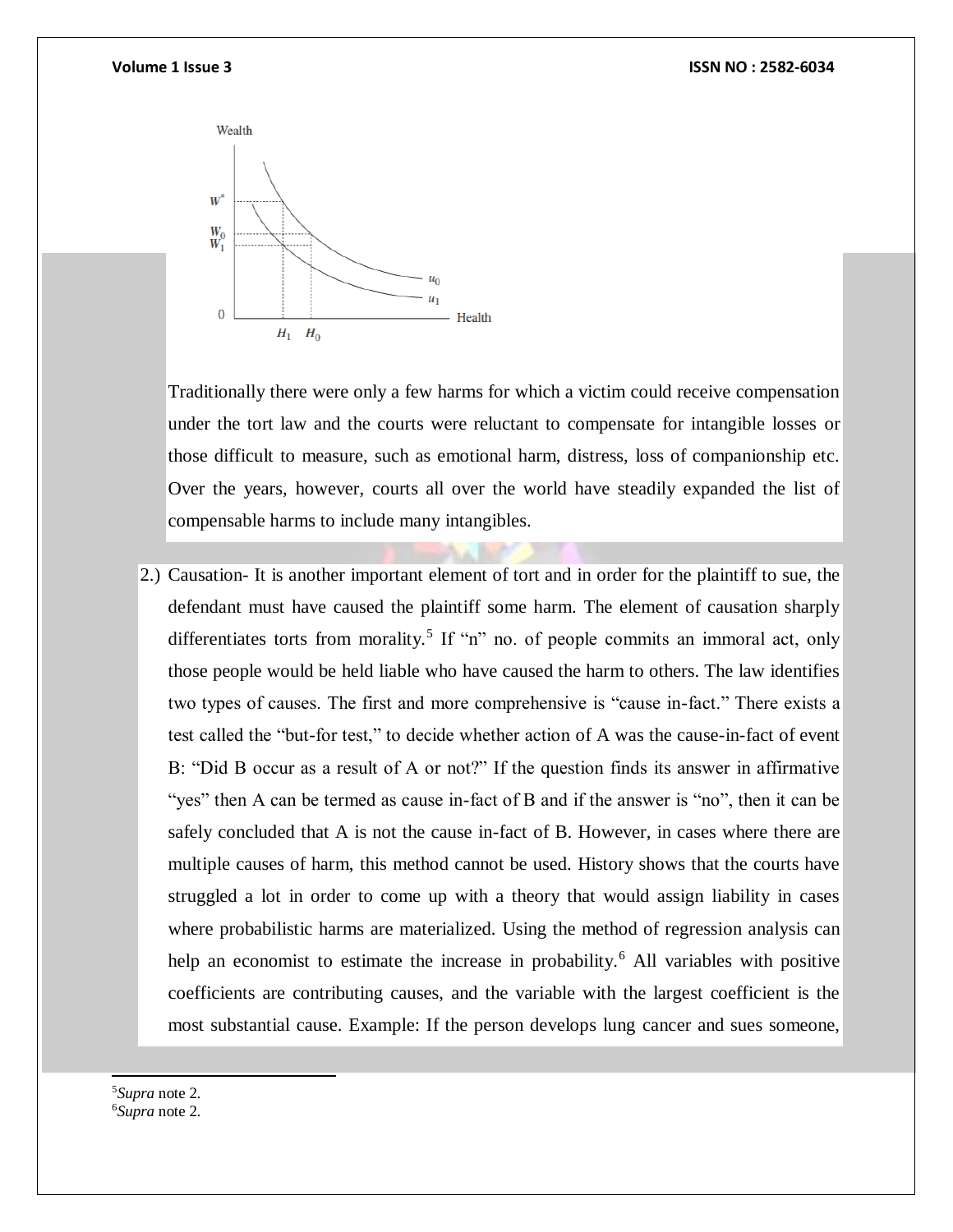the court could assign full liability to the most substantial cause, apportion liability among the contributing causes, or find no liability.

A famous philosopher, Bertrand Russell, argued that science advances by replacing the imprecise concept of "cause" with the precise mathematical concept of a "function."<sup>7</sup> The idea of cause' in tort law relates to 'functions' in economic models. In economic models, the consumer's preferences are described by a utility function, and the producer's technology is described by a production function. The values of the variables in the utility function determine the consumer's level of utility, and the values of the variables in the production function determine the level of output. The consumer chooses the values of variables that he or she controls in the utility function to maximize it, and the producer chooses the values of the variables that he or she controls in the production function to maximize profits. One person is said to harm another when the variables that he or she controls lower the utility or production of the other person. When the same variable appears in different people's utility or production functions, the functions are "interdependent." An externality is constituted by the interdependent utility or production functions whenever an obstacle prevents the parties from bargaining with each other to reach an agreement and set an interdependent variable at the efficient value. The term "cause" in tort law primarily indicates an externality which is created by interdependent utility or production functions.

3.) Breach of Duty- In addition to these two elements, the plaintiff must usually demonstrate that the defendant breached a duty that he or she owed to the plaintiff, and that the breach caused the plaintiff's harm. An economic representation of fault shows that there exist two types of faults. Some fault is binary (either-or, yes-no, on-off). For example, either a passenger fastens her seat belt or she does not fasten it. In certain cases, the legally established standard of care applies to a continuous variable also. For example, a bike changing speed continuously. Thus, to tackle such hindrances the Economists prefer to adopt theories involving continuous variables.<sup>8</sup> Consequently, precaution by the

  $^7$  Bertrand Russell, On the Notion of Cause, 13 PROCEEDINGS OF THE ARISTOTELIAN SOCIETY (1912– 1913). 8*Supra* note 2.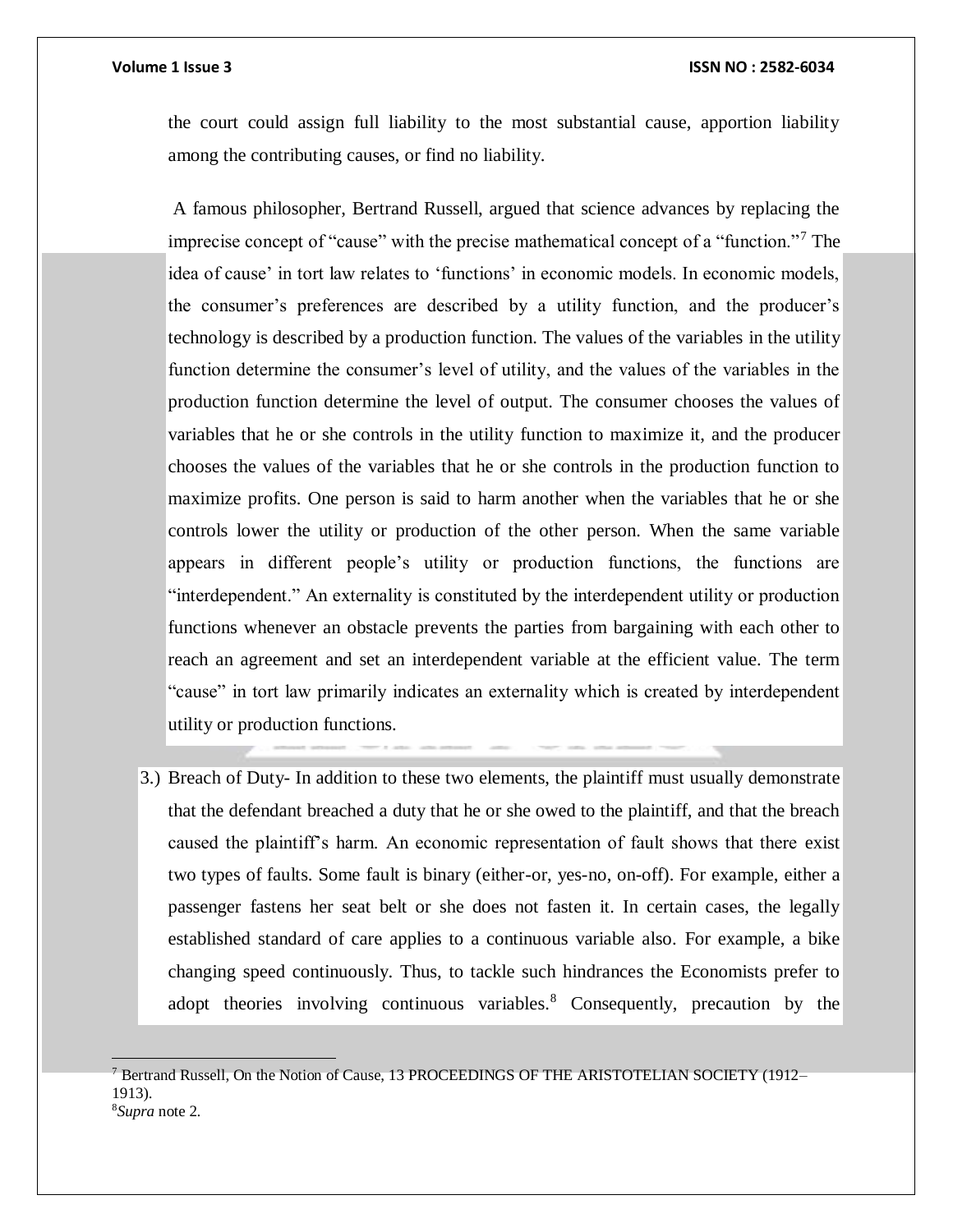continuous variable is denoted with x, with larger values of x corresponding to higher levels of precaution. The plaintiff in a tort suit must usually demonstrate that the defendant breached a duty owed to the plaintiff. A duty of care is a legal standard prescribing the minimum acceptable level of precaution. Figure 2, denotes the legal standard. Precaution below the x mark breaches the duty of care, and precaution equal to or exceeding it satisfies the duty of care. Precaution partitions the line in Figure 2 and creates two zones—a permitted zone and a forbidden zone.

### FIGURE 2- Legal standard of care of continuous precaution.



Forbidden zone implies that the actor is at fault, whereas the permitted zone implies that the actor is not at fault. Under a negligence rule, decision makers who take precaution as great as or greater than the legal standard escape liability for another person's accidental harms. It is important to note that whenever one of the two parties take less precaution than that of the standard which is legally established, he/she has to compensate the other person who has suffered harm in the accident. Fault is determined by law as the failure to take care that a reasonable man would take in ordinary circumstances.

### **CHARACTERISING THE ECONOMIC ANALYSIS OF TORTS**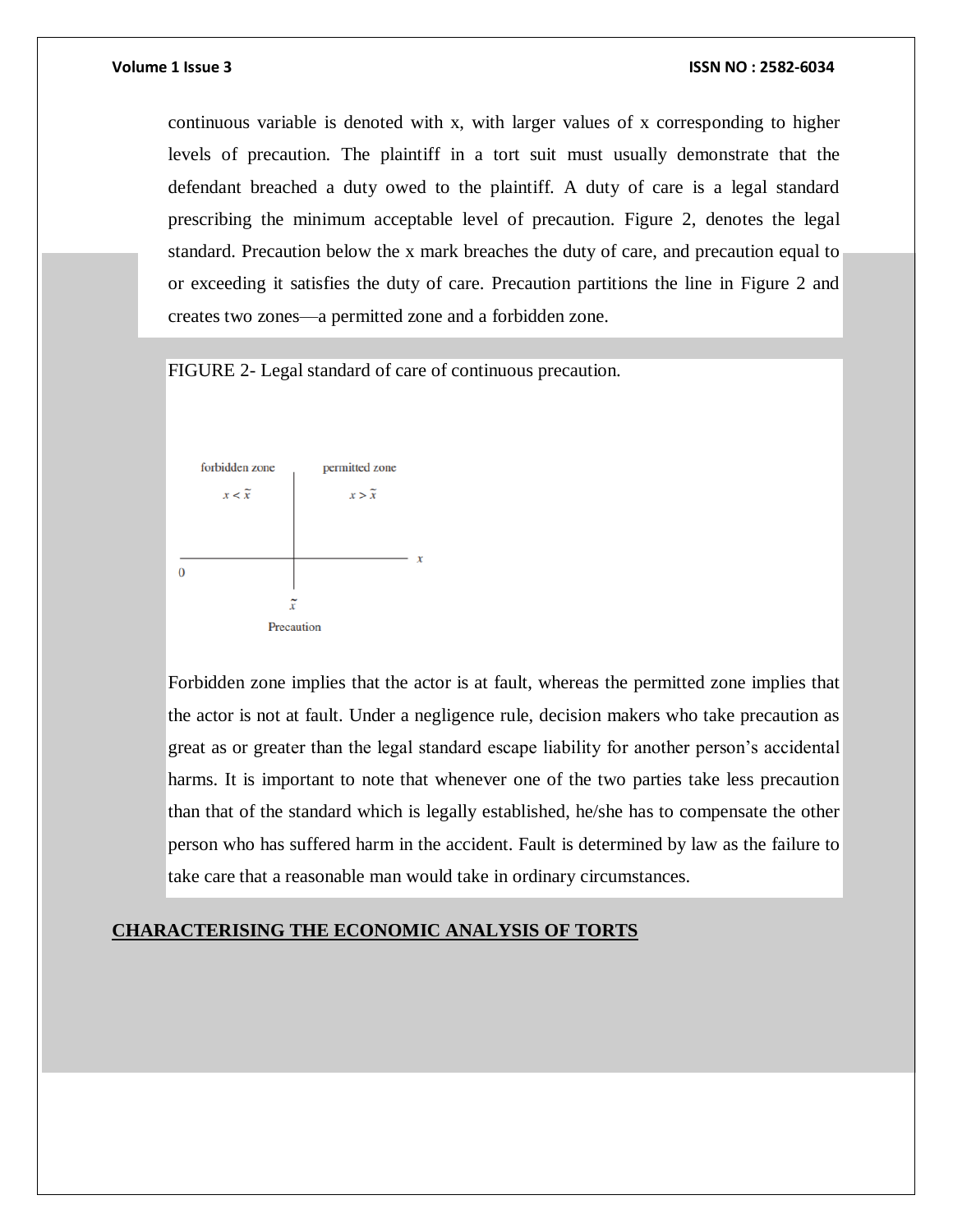### **Volume 1 Issue 3 ISSN NO : 2582-6034**

There are two fundamental characteristics of the economic analysis of torts which makes it unique and distinguished from other studies of tort.<sup>9</sup>

First, economists take a "positive," or "scientific" approach to identify the legal doctrines and make an attempt to determine what the law "is" instead of trying to determine what the law "should be." They suggest to use the deductive approach method and derive appropriate reasoning for the principles on which the judges' reasoning is based and test those reasonings by comparing their predictions against the decisions which judges have made. Example: Economic analysis can be used to predict that the courts will, under most circumstances, reject the defence of "custom." This prediction can be tested by observing whether the courts do or do not accept that defence.

Second, all economic analysis of tort law considers that the legal system behaves *as if* it was attempting to devise legal rules which would encourage individuals to maximise social benefits net of social costs. Example: If there is some accident-avoiding behaviour whose cost is less than the resulting saving in accident costs, the courts are predicted to adopt rules which will encourage adoption of that behaviour. However, it cannot be argued that judges consciously act in this manner. The doctrines that have been selected by the common law courts have developed *as though* this was the goal of the courts.

This view of the functioning of the courts suggests that the courts will behave as if they were employing an *ex ante* (or "forward-looking") approach to decision-making in which the courts recognise that any decision they make in the current case may influence the behaviour of parties in similar, future cases as opposed to *ex post* (or "backward-looking") approach in which the court is assumed to take the position that, as the tortious act has already occurred, that act cannot be undone.

<sup>9</sup> Christopher Bruce, Applying Economic Analysis to Tort Law, ECONOMICA (June 1, 1998) [https://economica.ca/applying-economic-analysis-to-tort-law/.](https://economica.ca/applying-economic-analysis-to-tort-law/)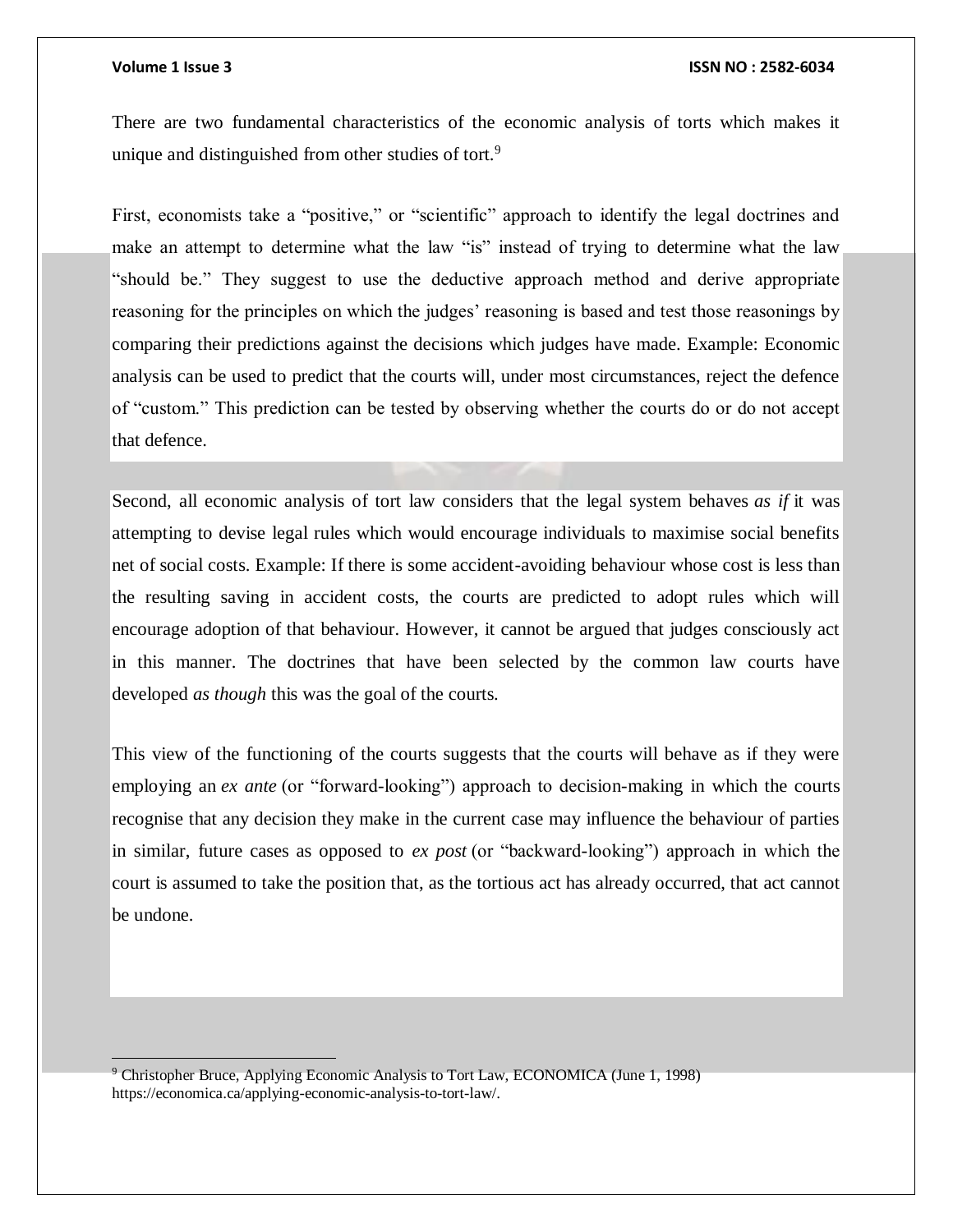### **ECONOMIC ANALYSIS OF TORT LAW**

The economic analysis of the law of Torts generally, has both positive and normative dimensions.<sup>10</sup> Positive economic analysis seeks to explain tort law by rationally reconstructing it i.e. by demonstrating how and to what extent existing doctrines exhibit economic efficiency. Normative economic analysis, on the other hand, can be understood as making either of two claims. In its modest version, normative economic analysis makes a conditional claim i.e. if the desirable goal of tort law is to promote economic efficiency, then the rules of liability ought to be such and such. In the ambitious version of normative economic analysis, it can be seen that there is a transition from hypothetical to categorical. For example, the rules of the game should be such and such. All forms of the economic analysis of torts require specifying a model from which one can derive the efficiency of various kinds of liability rules under different circumstances. The difference between positive and normative economic analysis lies in the use to which the model is put. The point of positive economic analysis is to establish the extent to which existing law conforms to the implications of the economic model. On the other hand, the basic idea of normative economic analysis by connecting the existing laws with the economic model.

Economic analysis of tort law deals with evolving economic models that are designed in a way to incentivize the injurers and the victims through internalizing the externalities created as a result of their activities. In case of absence of a proper model of tort liability, the potential tortfeasors would bear the private cost of their precaution with reaping the benefits it could get by internalisation thereof. The benefits (of precaution) are external with respect to the decision (on how much precaution). This would lead to suboptimal levels of care and excessive accident rates. Tort liability enables a potential tortfeasor to reduce the expected liability by internalizing the benefits of the precaution taken by him/her. It is therefore important to note that the rules pertaining to tort law should be designed in such a manner that people take optimal level of precaution and also internalize the external cost. With respect to risk, the tort law system should ensure the existence of an appropriate system to allocate risks between the victim and the injurer.

 $\overline{a}$ 

<sup>10</sup> Jules L. Colemant, The Structure of Tort Law, 97 YALE L.J. 1233 1987-1988.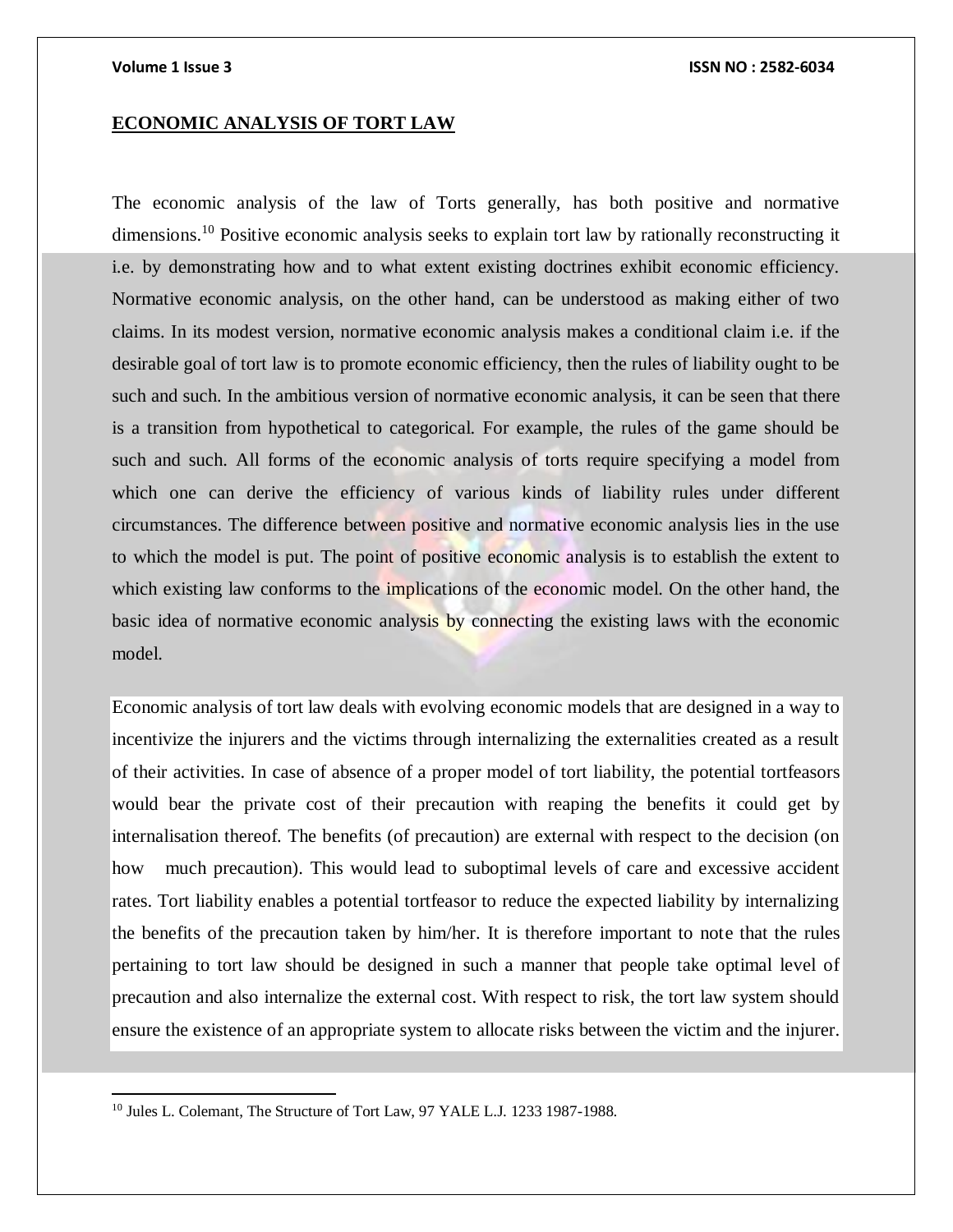### **Volume 1 Issue 3 ISSN NO : 2582-6034**

The aim of the tort law system should be to reduce the administrative cost (like cost incurred w.r.t. courts and lawyers) to the lowest.

### **ECONOMIC MODEL OF TORT LAW**

The simple economic model includes two utility-maximising, risk-neutral and perfectly informed agents: the injurer and the victim. The injurer acts and decides how much precaution to take and thus, play an active role whereas the victim on the other hand acts passively. The probability of having an accident depends on the decision of the injurer and the harm suffered is denoted by H.

FIGURE 3- The basic model<sup>11</sup>

l



On the horizontal axis is measured the level of precaution, x, and on the vertical axis is measured the costs associated with each level of precaution. The line denoted as  $c(x)$  shows the cost for the injurer. The more precaution is taken by the injurer, the more he spends. The curve denoted as  $p(x)$ H shows the cost for the victim of an accident. The accident due to which the victim suffers harm is looked at ex-ante, and the ex-ante measure of the cost of the accident is

<sup>&</sup>lt;sup>11</sup>Dari-Mattiacci, Giuseppe, Tort Law and Economics (Feb 11, 2003). Utrecht University Working Paper. [https://ssrn.com/abstract=347801.](https://ssrn.com/abstract=347801)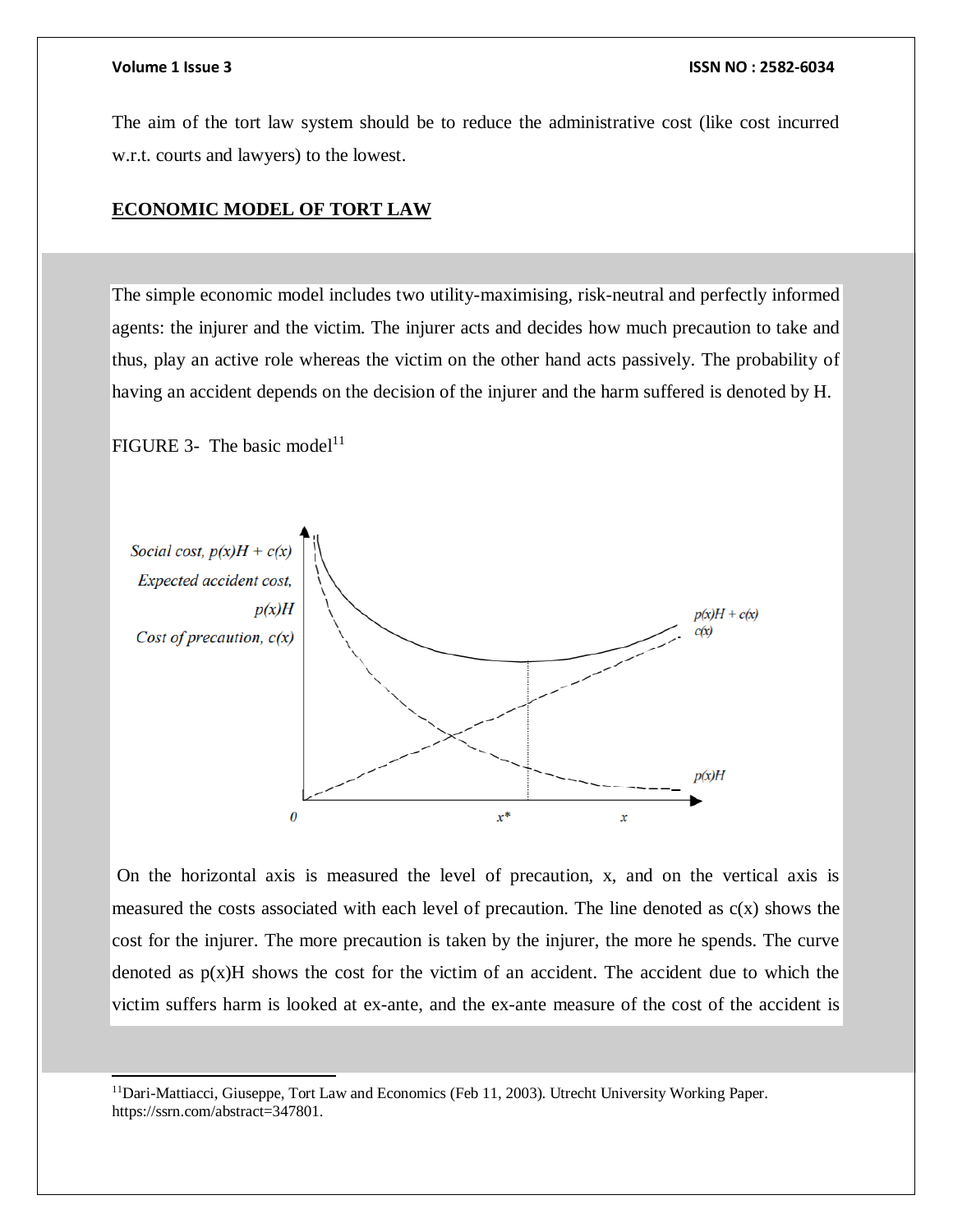### **Volume 1 Issue 3 ISSN NO : 2582-6034**

denoted as 'expected accident cost'. The expected accident cost is given by the probability of an accident occurring i.e.  $p(x)$ , multiplied with the magnitude of the harm, H.

If the injurer does not take enough precaution a harm H will take place with probability  $p(x)$ . The more precaution the injurer takes, the less probable is the accident, as shown in figure 3. So, the benefit of the injurer's decision about the level of precaution consists of a reduction in the expected accident cost, and is gained by the victim. What is the best outcome for the injurer? His cost increases as the level of precaution increases. He will spend the smallest amount of money if he takes no precaution at all. This will result in a highly probable accident for the victim. What is the best outcome for the victim? The victim would prefer the injurer to take as much precaution as possible in order to lower the probability of having an accident nearly to zero. This will result in an extremely high cost of precaution for the injurer.

The main question that arises is which is the most efficient solution: no precaution, full precaution or something in between. To answer this question, imagine that a physician is choosing a therapy for herself or that the owner of a chemical plant is also the owner of the farm nearby. Which level of precaution will he choose? In these cases, the same individual bears both the cost of taking precautions and the benefit of taking precaution (a reduction in the expected accident cost). To each level of precaution, x, corresponds a certain cost of precaution and a certain expected accident cost, by adding them together we obtain the total cost that the physician or the owner of the chemical plant have to bear. The best decision is to choose the level of precaution x\*, which corresponds to the lowest total cost. We can conclude that if an individual has to bear the total cost, he will choose the level of precaution x\*, which is indeed something in between the two extremes, no precaution at all and full precaution. Since there is not any other cost involved in this simple model, the sum of the cost of precaution and of the expected accident cost is also equal to the social cost of an accident, that is what society spends in total for an accident; therefore,  $x^*$  is the socially optimal level of precaution, because it minimises the sum of the cost of precaution and the expected accident cost and, hence, the social cost. This is the most efficient solution to the problem of how much precaution the injurer should take.